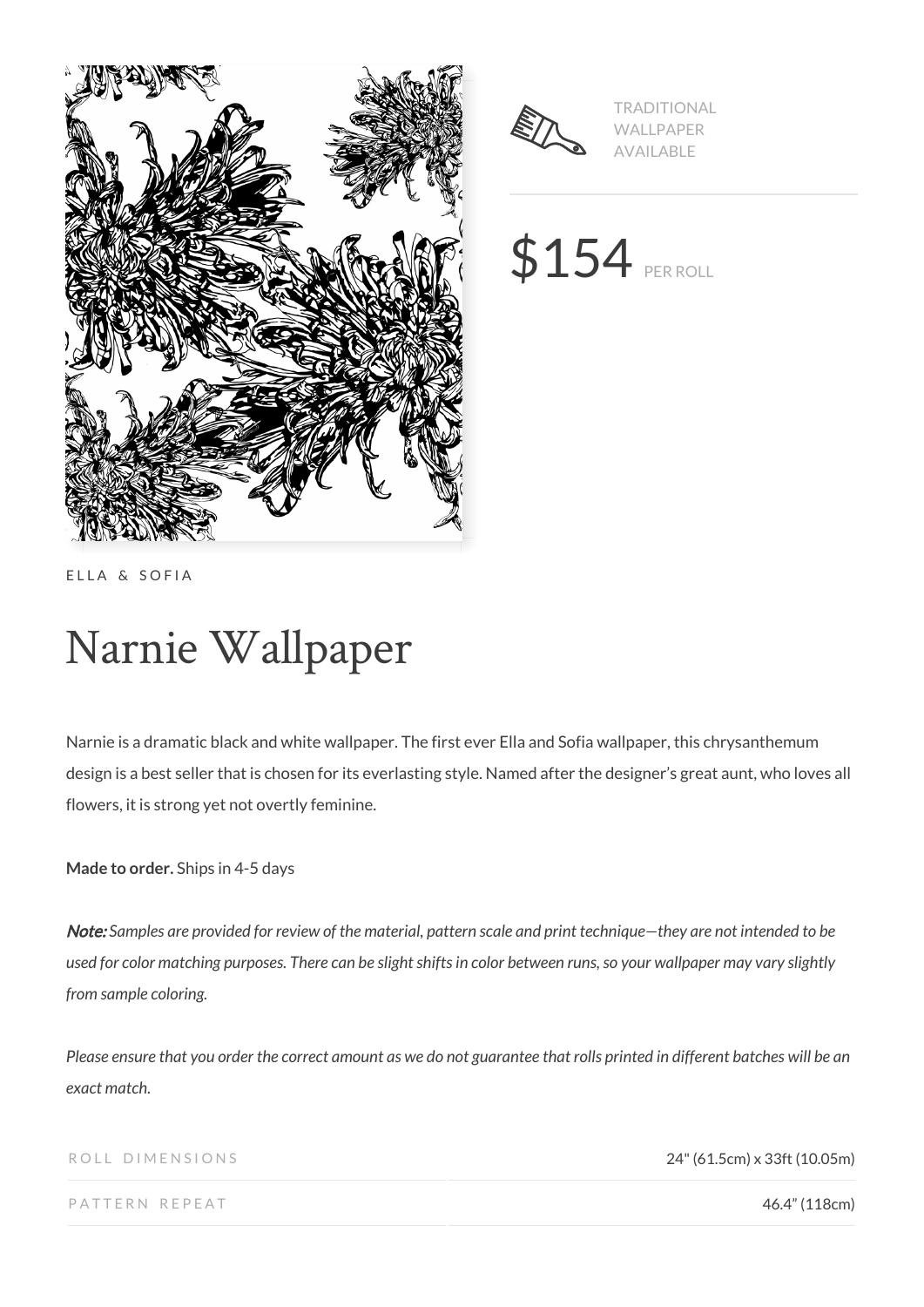| PATTERN MATCH<br><b>FINISH</b> |                          |                        | <b>Straight Match</b><br>Pre-trimmed Butt Join |                   |                       |
|--------------------------------|--------------------------|------------------------|------------------------------------------------|-------------------|-----------------------|
|                                |                          |                        |                                                |                   |                       |
| USAGE                          |                          |                        |                                                |                   | Domestic & Commercial |
| $\equiv$                       | Ħ.                       |                        | E L                                            |                   | <b>La</b>             |
| COORDINATED<br>FABRIC          | DOMESTIC &<br>COMMERCIAL | GOOD LIGHT<br>FASTNESS | PASTE THE WALL                                 | STRAIGHT<br>MATCH | STRIPPABLE            |

#### ELLA & SOFIA

A Sydney based studio that specializes in creating luxurious and elegant wallpaper designs. Ella and Sofia, is the passion and creative release of designer Karie Soehardi. A textile designer for whom the past is very much alive in the present.

## ADDITIONAL INFORMATION

At Milton & King we have an exclusive range of designer wallpapers for you to choose from whether you're decorating your hallway, living room, bedroom or dining room we have a wallpaper to suit your style and budget! With more than 500 wallpapers, we are bound to have the statement wallpaper you have been looking for.

## **Non-woven wallpaper advantages**

The most user-friendly wallpaper on the market.

Sourced from FSC Certified Forests and printed with water-based ink. Milton & King's wallpapers are of the highest quality, are environmentally friendly, and totally 100% vinyl-free.

Breathable – These high quality wallpapers are breathable, helping them endure mould and mildew conditions. Thus, perfect to decorate bathrooms, kitchens and laundries.

Paste-The-Wall – Made from both natural and non-porous synthetic fibres. These non-woven wallpapers will not absorb moisture from the adhesive. Simply apply the paste directly to the wall. The paper will not expand or contract with no booking time required.